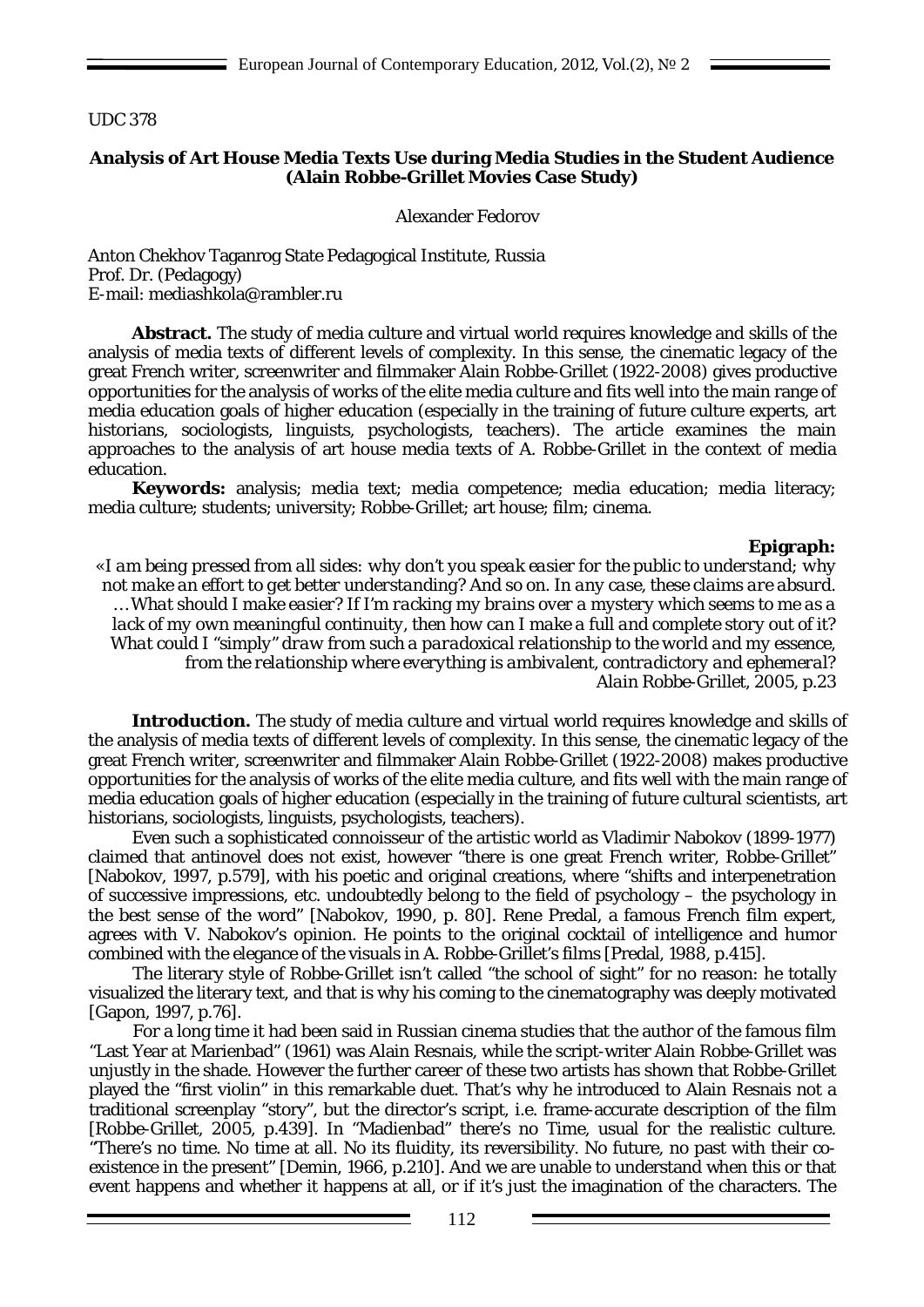audience gets drawn into the stream of consciousness, into the continuity, selectivity and variability of the virtual world with a particular mental space and time, "with its eccentricities, obsessions, lacunae which is… the time of human life" [Vinogradov, 2010, p.272].

In particular in all the film works by A. Robbe-Grillet instead of the traditional "reality" there is virtual dreaming unsteadiness of intertwined time and space, labyrinths of subconscious, ironical author's play with genre and narrative stereotypes, the conditional "characters"-phantoms, a centuries-old mythological arsenal that includes concepts like labyrinth, dance, double, water, door etc. [Rob-Grillet, 2005, p.109].

Following the theory of the famous American cyberneticist Norbert Winner (1894-1964), A. Robbe-Grillet justly assumed that the more information a message contains, the more data there is of which the recipient is unaware, the less obvious and unquestionable will the meaning seem to him, the less importance he will attach to it. His novels and films brought too much information to the critics from the academic world and their faithful followers, and that made them unintelligible, incomprehensible and inaccessible for them [Robbe-Grillet, 2005, p.221].

Of course in the process of media education of the students it is easier for the teacher to refer to media texts having resistant structural codes. In other words – to the works with clearly expressed fabulous, mythological foundation or basic framework of entertainment genres. Here we can efficiently use the works of V.V. Propp who clearly highlighted the main plot situations and typology of fairy-tale characters [Propp, 1998, pp.60-61]. Our previous publications contained the examples of the analysis of specific audiovisual media [Fedorov, 2008, pp.60-80; Fedorov, 2009, pp.4-13] based on V.V. Propp's methodology. The analysis of media texts of other popular genres (such as detective and thriller) is based on similar principle [Bykov, 2010; Demin, 1977, p.238; Shklovsky, 1929, p.142; Eco, 1960, p.52; Todorov, 1977, p.49], and this type of analysis can also be successfully used in media education [Fedorov, 2011, pp.88-99].

However this technology is not enough for the analysis of more complex and ambivalent media texts, moreover, "the message turns out to be some empty form to which a variety of meanings can be attributed" [Eco, 1998, p.73]. This introduction of complete emptiness into the game be means of the very forms of the narration, often mislead the audience, first seducing then disappointing, because the author's task is "to produce nothing: neither the objects of the world, nor feelings, but only to "work" in a transparent strangeness of a trap with numerous hooks, the trap for humanist reading, for Marxist or Freudian reading, etc., and finally the trap for the lovers of meaningless structures" [Robbe-Grillet, 2005, p.24]. In this regard Y.M. Lotman rightly emphasized that "the text is shown not as a realization of a message in any given language, but as a complex device containing multiple codes that can transform the received messages and generate new ones like an information generator possessing the traits of an intellectual personality" [Lotman, 1992, p.132].

For nearly a quarter of a century (1971-1995) A. Robbe-Grillet has been a media educator. He taught literature and film art at the universities of New York and St. Louis where he tried to "strengthen the faith in culture, the joy of intellectual effort, the belief in the priority of the spiritual, and – why not? – the proud sense of belonging to the elite in the hearts of the students who need it" [Robbe-Grillet, 2005, p.101]. In this case the analysis of his own novels and films was often the subject of his media studies in the student audience [Robbe-Grillet, 2005, p.131]. Unfortunately the transcripts of these lectures and seminars have not been preserved. I am sure that they would have given a unique opportunity to dive into the atmosphere of the direct dialogue between the author and the audience.

To partially fill this gap by studying autobiographical and theoretical texts of the master himself [Rob-Grillet, 2005, etc], we shall follow the methodology developed by U. Eco [Eco, 1998, p.209], A. Silverblatt [Silverblatt, 2001, p.80-81], L. Masterman [Masterman, 1985], C. Bazalgette [Bazalgette 1995]. In the analysis of A. Robbe-Grillet's cinematic creations we shall rely on such media education keywords as "media agencies", 'media/media text categories", "media technologies", "media languages", "media representations" and "media audiences", because all these concepts are directly related to the value, ideological, market, structural, content, audiovisual, spatial and time aspects of the analysis of media works.

U. Eco's and A. Silverblatt's approaches are primarily focused on the analysis of individual media texts. However taking into consideration the consistent implementation of author's concept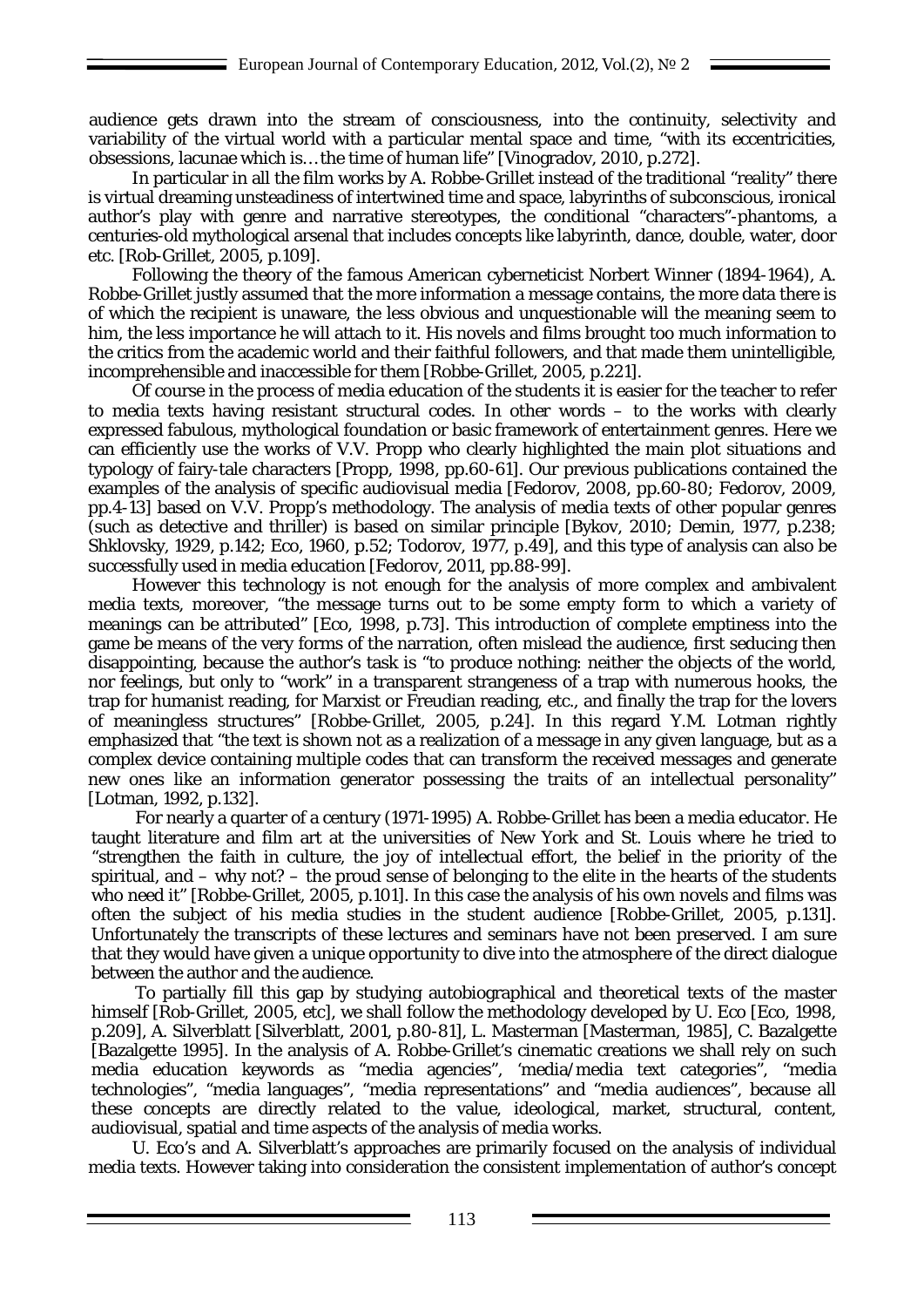in all A. Robbe-Grillet's works we can experiment and try to analyze hermeneutically the entire set of his cinematic work.

*Ideology, the author's moral attitudes in social and cultural context, market conditions that contributed to the media text's planning, creation and success (dominant concepts: "media agencies", 'media/media text categories", "media technologies", "media languages", "media representations" and "media audiences").* 

In his works A. Robbe-Grillet has always tried to keep separate from ideology and politics in their traditional significance. For example before filming the movie "Last Year at Marienbad" (1961) A. Resnais asked him "if it was possible to make the fragmentary phrases from the dialogues heard in the hotel relevant to the situation in Algiers or be perceived as such" A. Robbe-Grillet answered that it was unacceptable from the point of view of morality and his author's concept in general [Robbe-Grillet, 2005, p.400]. The emphasis on the moral aspect is not accidental here: the conventionality of moral status in society is always emphasized in A. Robbe-Grillet's works. This is especially evident in the film "A Man Who Lies" (1968), where the main character (hero? traitor? phantom?) brilliantly performed by Jean-Louis Trintignant remains a mystery for the lovers of "realistic morality".

Alain Robbe-Grillet wrote: "I know better than most vicious people what bloodthirsty monsters dwell in me, and I feel neither guilt nor remorse on this occasion. On the contrary, I think it's just necessary that the secret was allowed to come to the surface, to the light, that things that are usually hidden in the darkness of the night, that put on masks, withdraw into themselves, hiding behind the closed doors and disguise in another's clothes became evident [Robbe-Grillet, 2005, p.238].

However the absence of direct political references in A. Robbe-Grillet's cinematic work doesn't mean that he himself was out of politics. On the contrary he believed that "liberal capitalism was proved to be quite a viable system. I shot two films in Czechoslovakia under communism. It was a tough and completely insane system isolated from the whole world which produced nothing but weapons. People were not paid, but they did nothing too. They liked it. It was a sort of virtual reality, science fiction. Capitalism has shown that it can adapt itself to many things and, in particular, it is able to correct some of its mistakes" [Robbe-Grillet, 2002].

On the one hand, A. Robbe-Grillet has never denied that he was influenced by such classical authors as G. Flaubert, F. Dostoevsky [Robbe-Grillet, 2002]. On the other hand, his creative work was originally aimed at the destruction of the foundation of the traditional realistic prose and fiction films, and here he was much closer to L. Carrol, F. Kafka and S. Freud, whose influence on his woks A. Robbe-Grillet also repeatedly emphasized. For example, in the film " It's Gradiva Who is Calling You" (2006) A. Robbe-Grillet used not only the images of mystical and erotic novel "Gradiva" (1903) by German writer Wilheim Jensen (1837-1911), the works of Austrian writer Leopold von Sacher-Masoch (1836-1895) and graphical sketches from Eugene Delacroix's Moroccan album (1798-1863), but also the concept of Sigmund Freud's essay (1856-1939) "Delusions and dreams in Jensen's "Gradiva" [Freud, 1907], which eventually allowed him to create some kind of investigation into the nature of creativity, mixed up on such favorite Freudian motifs as dream, the unconscious, sexuality, desire, victim and executioner complexes. However in my opinion Freudian and masochistic motifs (albeit in ironic and mocking interpretation) can easily be found in all Alain Robbe-Grillet's works, especially in his "Successive Slidings of Pleasure" (1974), "Playing with Fire" (1975) and "La Belle Captive" (1983).

Alain Robbe-Grillet (among other experimenters including M. Duras, Jean-Luc Godard and others) sought to create a new type of media text possessing the structural and semantic "openness", initially aimed at polysemanticity and polyphony of meanings, where the central role is given to the reader/viewer who must decode and construct the work, and the process of the audience's contact with media texts is equated to co-creation [Gapon, 1998].

Naturally in the social and cultural context of the 1960-es, when literature and cinematography were largely focused on the traditional plot construction, such attitude often caused critical repulse [Barthes, 1993, p.1241]. A. Robbe-Grillet's films were usually attacked for the lack of "naturalness" in the actors' performance; for the inability to distinguish "reality" from mental conceptions (memories or visions); and finally for the tendency of stressed and emotional elements of the film to turn into "postcards", pictures, paintings, etc. These three complaints essentially came to one: the structure of media texts prevented the huge part of the audience to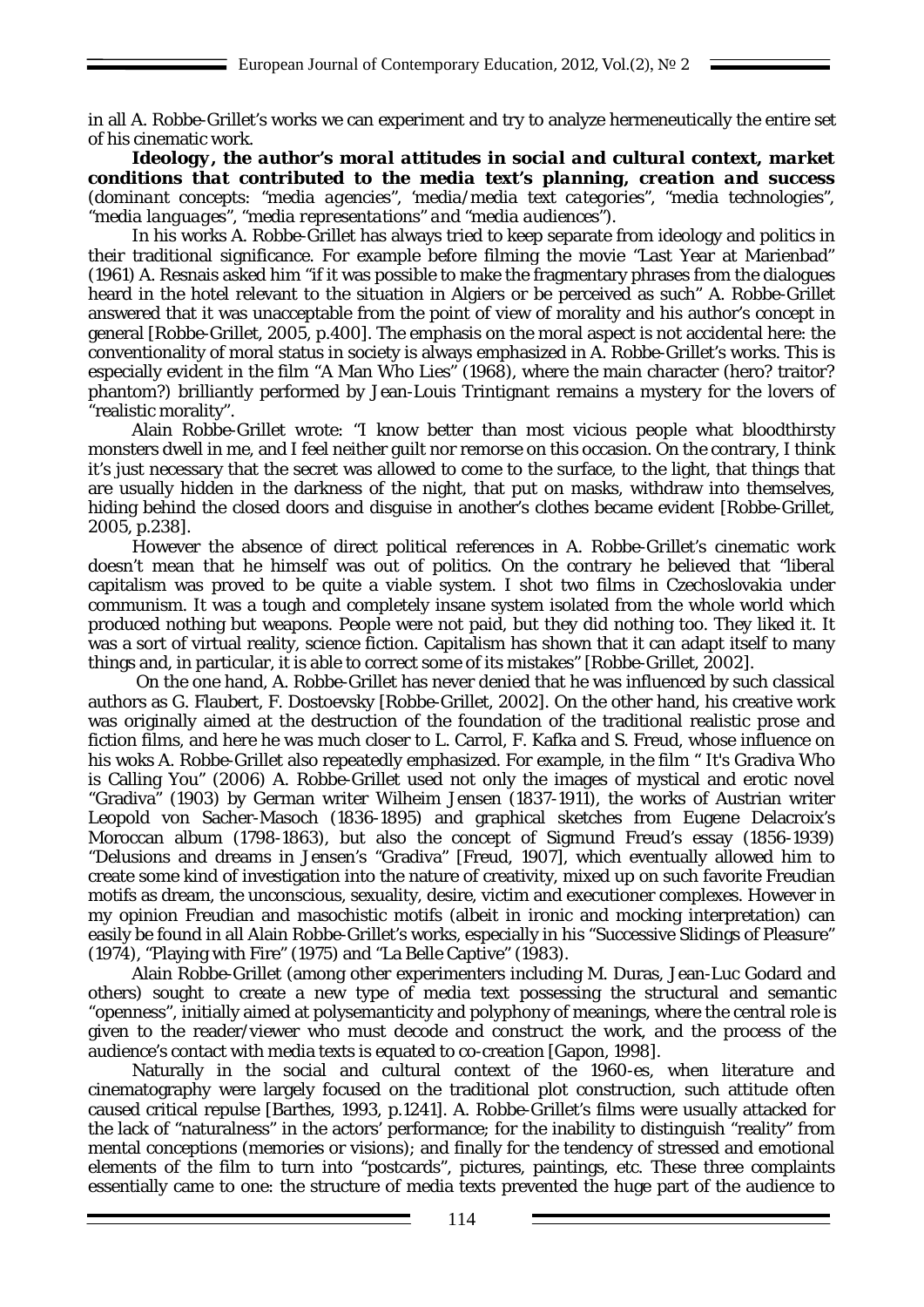trust the objective truth of things. The viewers, the fans of "realism", were confused by the fact that Robbe-Grillet didn't try to make them believe in what was happening. On the contrary, instead of pretending to be a piece of reality, the action in A. Robbe-Grillet's films "was developing as a reflection on the reality of this reality" (or its *irreality* – whatever you like). It no longer seeks to hide its inevitable falsity presenting itself as somebody's "story" that he "lived through" [Robbe-Grillet, 2005, p.596].

However despite the initial skepticism from the critics and distributors, the avant-garde film by A. Robbe-Grillet and A. Resnais "Last Year at Marienbad" won the Golden Lion of St. Mark at the prestigious Venice Film Festival (1961), and later was widely demonstrated at European screens and even gained legitimacy at the faultfinding French Film Critics Association which declared it the best film of the year (1962). "Trans-Europ-Express" (1967) that destroyed all the "basic" ideas of the detective genre was also a significant box office success.

Of course the film market conditions of the 1960-es to some extent contributed to the planning, the process of creation and distribution of A. Robbe-Grillet's auteur cinema. To some extent the "firmness" of the traditional realism on the screen was shattered in the late 1950-es – early 1960-es by the French "New Wave" (especially J.-L. Godard's films), films by F. Fellini ("La Dolce Vita", "8 ½"), M. Antonioni ("The Adventure", "The Night"), L. Bunuel ("Viridiana"), I. Bergman ("Wild Strawberries"). That's why a part of the audience quite loyally perceived the radical experiments with the structure of media texts and its genres. Some producers and distributors who took the financial risks of production and distribution of Alain Robbe-Grillet's films felt such changes in social and cultural situation too.

Of course this did not concern the conservative and ideologically engaged Soviet box office where Alain Robbe-Grillet's films (as well as Jean-Luc Godard's) had never been shown at all. The films by A. Robbe-Grillet were available for the Soviet intellectual elite only at private demonstrations and foreign business trips. At the same time in European countries of the so-called "socialist camp" the attitude to his work was not homogeneous. For example, Czechoslovakian authorities allowed Alain Robbe-Grillet to shoot his avant-garde films not only in 1968 which was the loosest year for Czechoslovakia in political sense ("The Man Who Lies"), but also after the Soviet invasion of Prague and respectively after the change of management in the country ("Eden and After", 1970).

*Narrative structure of the media texts dominant concepts:* "*media/media text categories", "media technologies", "media languages", "media representations").* 

During the collective discussion with students we can conclude that A. Robbe-Grillet's cinematographic works are built contrary to the traditional structure of realistic media text: there is no classic plot with a clear division into the entanglement, the climax and the denouement, no psychological and social motivations, everything is deception, ambiguity, denial of dogmatic petrifaction and unambiguity. There is "no story, perhaps, there is an event, of which the author himself is not sure, and there are different versions of the event in the minds of different people. All this is immersed in an undifferentiated stream where the Real and the Imaginary are reflected in each other, becoming basically indistinguishable. So… a situation where it is impossible to clearly distinguish reality from dreams, memories, fantasy is intentionally created. A man is in a sort of a labyrinth created from images which are equally real and fictitious" [Vishnyakov, 2011, p.20, 333].

The development of action in A. Robbe-Grillet's media texts can be compared not only with a sophisticated computer game of search and investigation (web-quest), but also with a "whirlpool: the closer you get to the solution, the more narrow the circles become, the faster the whirlpool draws in, and as a result you fall into the void. Associatively it is also a trap or a maze: the farther you go, the more difficult it becomes to get back" [Akimova, 2001, p.7]. And all this in the labyrinth of self identification of the ghostly "characters", their (un)dressing, (non) recognition, meeting/parting, death/resurrection, search/finding, pleasure/torture, capture/release…

Breaking the classic narrative structures, A. Robbe-Grillet often uses plot situations, stereotypical episodes and scenes familiar from mythology, fairy-tales or popular culture opuses. Describing them using "common" language the author mocks and distances from it [Gapon, 1997, p.75]. At the same time the development of action in A. Robbe-Grillet's works has nothing to do with logical tale filled with psychological details about the characters' lives in any particular society. It is a synthesis of piled up fragments of crimes, mysteries, intrigues within the framework of several genres of mass culture and archaic mythology, constantly returning in this or that way to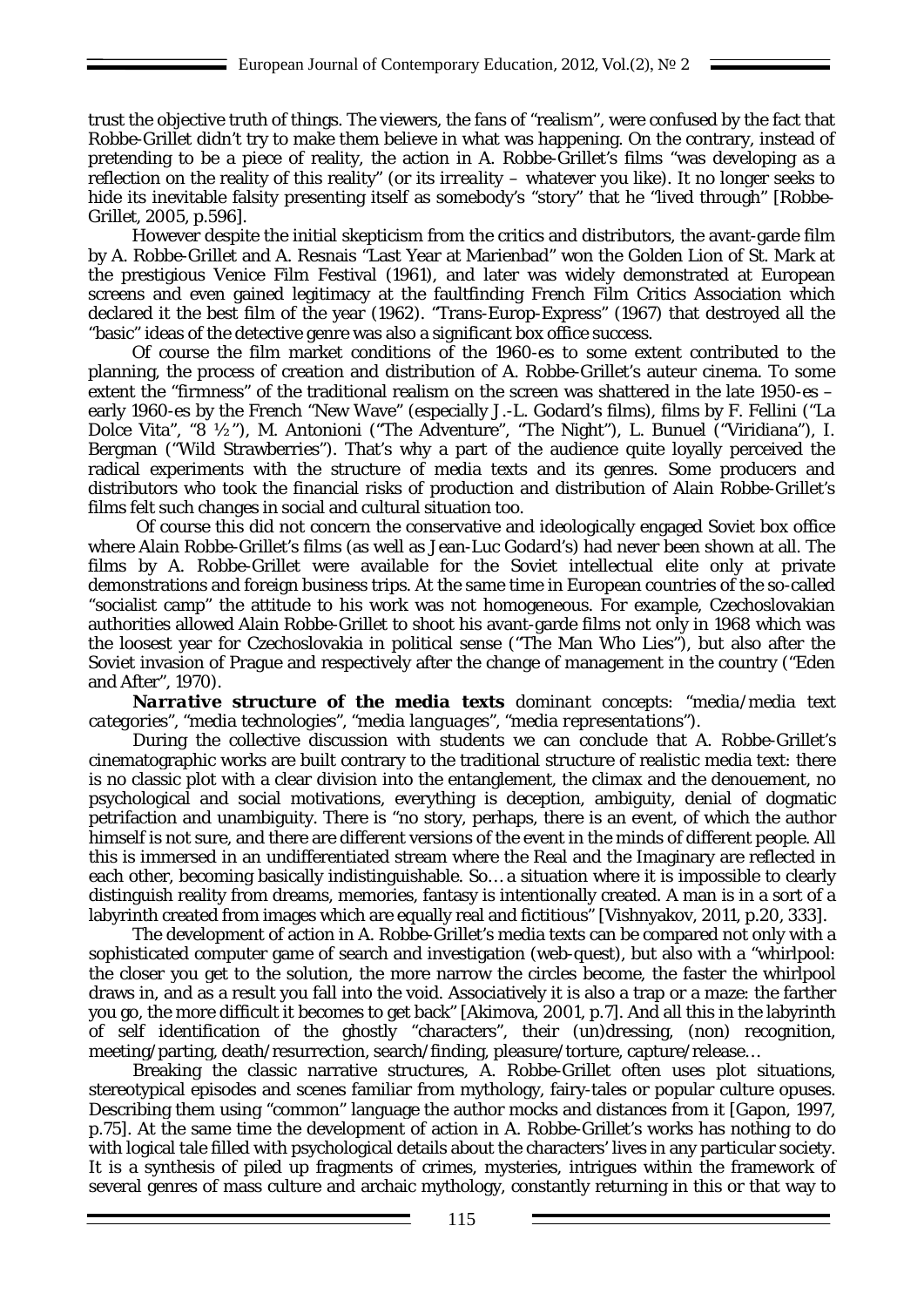the theme of creative process itself, and the repetition of the phenomenon of text "reflectivity" and its hypertextual character becomes its main peculiarity [Savelyeva, 2008, pp.7-8]. This obtrusive repetition of the same actions, return to the same details may seem monotonous. However, with each new turn some new details appear, while others on the contrary disappear [Akimova, 2001, p.8].

According to A. Robbe-Grillet, integrity is "nothing but a great phantasm of the last groundless dreamer dreaming of a harmonious system" [Robbe-Grillet, 2005, p.397]. This explains why the intrigue (which is always present in the master's works) does not hinder its cinematic message completely open for different interpretations which remains in the state of permanent transformation. At the same time the "poetics of the possible" dominates, when every variant of understanding enjoys full rights among others simply because it exists in the author's fantasy (or any person from his audience) [Gapon, 1999]. And "time scattered by some secret inner catastrophe allows the fragments of the future to show through the present or to freely connect with the past. The time recalled and dreamt of, the time which as well as the future could exist, is subjected to constant changes in the presence of radiant space, the place of pure visibility" [Blanchot, 1959, p.198].

V.P. Demin precisely wrote about this type of media text structure: "an episode of a work where the plot is not dominant affords itself a lot of liberties. It openly tends to become everyting, it claims to a special role. It doesn't want to be a link, a step in the general stairway of action. It doesn't mind to stop this action completely … the concept of the film "Last Year at Marienbad" is whimsical and capricious. Everything in this film is vague, subtle and indistinct. The viewer constantly has to guess what scenes unfold before him, what preceded them and what will happen in future and is shown now only as a distant association. These guesses sometimes look solid and are supported by further events, but mostly are called into question. … It is a constant entanglement and perplexing of the viewer, liberation of the events unfolding before his eyes from temporal and any other conditionality. The main technique was the technique of "incomplete information", and without it the film could not have become what it is. We are being intrigued all the time: first by hiding the essential moments of what is happening, and then even by rethinking those grains of understanding that we managed to grasp somehow" [Demin, 1966, p.69, 209, 211].

In my opinion V.P. Demin's thoughts are well correlated with the view of the writer and the director himself.

A. Robbe-Grillet wrote: "The film "Last Year at Marienbad" was immediately interpreted as another psychological variation on the topic of lost love, oblivion, memories because of its title and also under the influence of the previous works by Alain Resnais. Those who watched the film most willingly pondered over such questions as: did the man and the woman really meet and fall in love last year at Marienbad? Does the young woman recall the past events pretending she doesn't remember the handsome foreigner? Or has she really forgotten everything that had happened between them? etc. It must be said clearly: those questions are totally meaningless. The world in which the film takes place is characterized by the fact that it is the world of the constant present which makes it impossible to turn to memory. It is the world without the past, it is self-sufficient in every given moment and it gradually disappears. The man and the woman come into existence only from the moment they appear on the screen; before this they are nothing; and as soon as the film ends they turn into nothingness again. Their existence lasts for as long as the film lasts. There can be no reality beyond the image seen by the audience and beyond the words it hears [Robbe-Grillet, 2005, p.597].

Experimenting, Alain Robbe-Grillet replaces the usual plot scheme by the storyline where the idea is born, where it becomes clear and sharp, and then "gains flesh" right in front of the viewers. At first glance, the "plot" of "Trans-Europ-Express" is like this. But the classic pair "creator creation" (author – character, intention – result, freedom - compulsion) is constantly exposed to destruction, turned inside out, it explodes in the course of a systematic confrontation within the narrative material itself [Robbe-Grillet, 2005, p.233].

All the other audiovisual texts by A. Robbe-Grillet where he intentionally retreats from his works to let them exist freely and independently in people's minds are also open for countless interpretations. Instead of the traditional narrative plot the illusion of these or those events is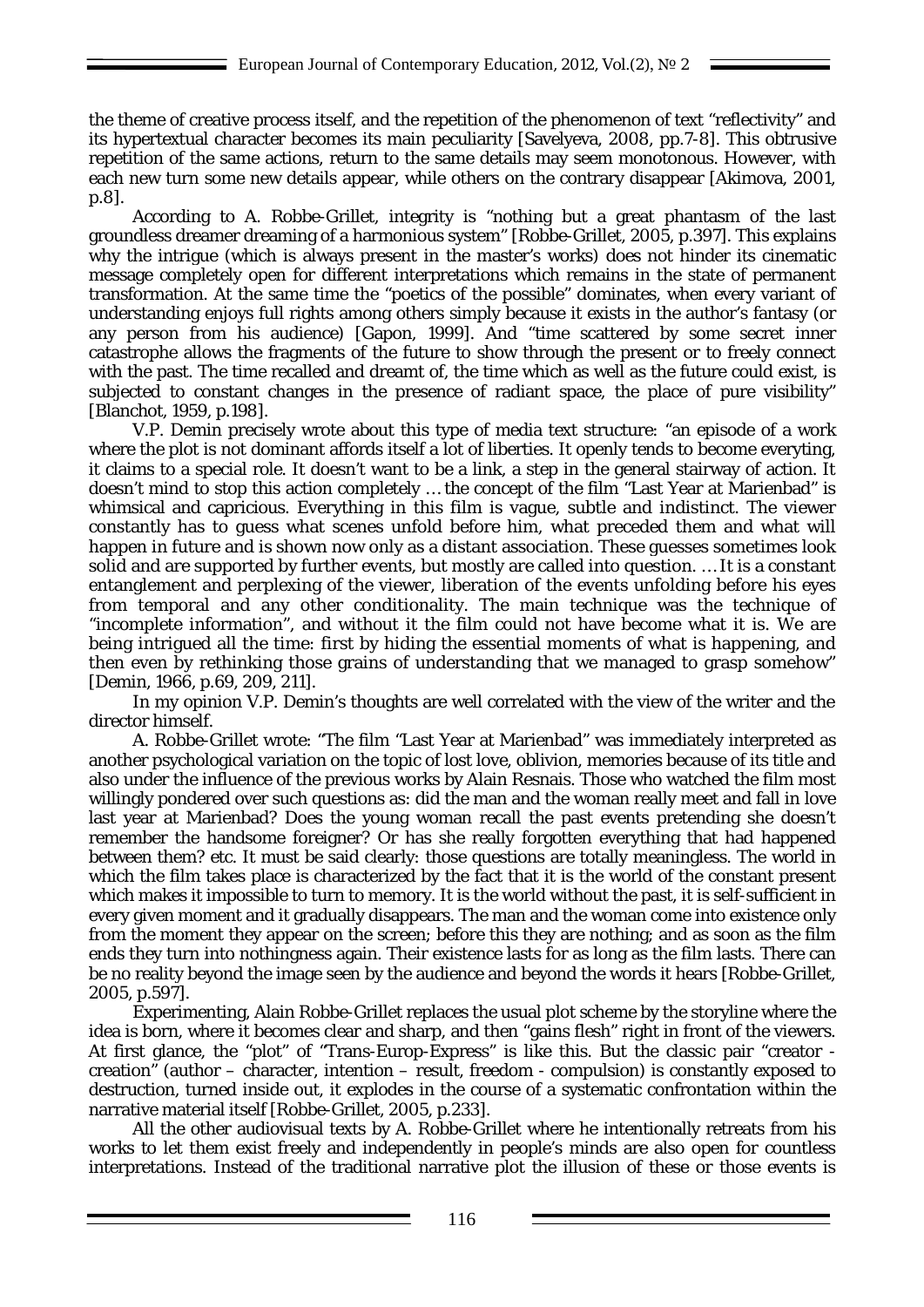created, and the idea of their rationality and logic is destroyed at the slightest test for strength [Akimova, 2001, p.7]:

- illusion of love drama in "L'Immortelle" (1963);

- ironical and illusory nature of the parody of detective stories and thrillers in "Trans-Europ-Express" (1967);

- ephemerality of "psychological" war drama in "The Man Who Lies" (1968);

- surrealistic fragility of criminally erotic detective drama spiced by a fair dose of parody, Freudianism and masochism in "Eden and After" (1970), "Successive Slidings of Pleasure" (1974), "Playing with Fire" (1975), "La Belle Captive" (1983) and "It's Gradiva Who is Calling You" (2006).

Schematically we can present the peculiarities of genre modifications, iconography, characters ethics, problems of A. Robbe-Grillet's cinematographic heritage as follows:

*Historical period, scene of action.* Although A. Robbe-Grillet's media texts contain some references to the historical period and scene of action, in general they are in no way tied directly to any political or social context. The films take place in Western or Eastern countries in XX or XXI century, and though the characters speak French it doesn't necessarily mean that they are French.

*The setting, household goods.* The best illustration of the role the setting and household goods play in A. Robbe-Grillet's media texts can be the quotes from his novels: "The wood around the window is coated with a brownish varnish in which thin lines of a lighter color, lines which are the imitation of imaginary veins running through another substance considered more decorative, constitute parallel networks or networks of only slightly divergent curves outlining darker knots, round or oval or even triangular, a group of changing signs in which I have discerned human figures for a long time … On the polished wood of the table, the dust has marked the places occupied for a while—for a few hours, several days, minutes, weeks  $-$  by small objects subsequently removed whose outlines are still distinct for some time, a circle, a square, a rectangle, other less simple shapes, some partly overlapping, already blurred or half obliterated as though by a rag. … At the very top of the stone stairway, the little door has opened, allowing a yellowish but sustained shaft of light to enter, against which stands out the dark silhouette of the man wrapped in his long cloak. He has but to climb a few more steps to reach the threshold. Afterward, the whole setting is empty, the enormous room with its purple shadows and its stone columns proliferating in all directions, the monumental staircase with no handrail that twists upward, growing narrower and vaguer as it rises into the darkness, toward the top of the vaults where it disappears. ... Outside it is snowing. The wind drives the fine dry crystals over the dark asphalt of the pavement and with each gust the crystals fall in white line, parallels, curves, spirals, no sooner disrupted than they are again taken up in whirls, chased round at ground level, now suddenly immobilized again, forming renewed spirals, scrolls, forked undulations, arabesques in motion, and then again disrupted" [Robbe-Grillet, 1996, p.28; 1999; 2001, p.14].

So in A. Robbe-Grillet's audiovisual texts the setting and household goods are changeable, subject to continuous variative repetition. Again and again it all seems a product of author's fantasies woven from our fears and pleasures. The characters and the viewers are plunged in the world of labyrinths, night roads, mysterious houses, mirror reflections, falsification and parody.

For example, the action of "Last Year at Marienbad" (1961) takes place in the hotel, "sort of a huge international palazzo in baroque style, with pompous but cold decoration; in the world of marble, columns, stucco, gilded moldings, statues and stone-faced servants. Nameless, polite and of course idle clientele seriously but dispassionately observes strict rules of social games (cards, dominoes...), high society dances, empty talk and gun shooting. Within this secluded and suffocating world people and things in varying degrees seem victims of some witchcraft, like in those dreams where you feel led by some kind of fatality, and the attempts to change it somehow would be vain" [Robbe-Grillet, 2005, p.440]. The "décor" of the film "L'Immortelle" (1963) is mystical old Istanbul/Constantinople with its dilapidated palaces, dark rooms labyrinths (the central image of Baroque art) and the deserted sea shore. In "The Man Who Lies" (1968) the labyrinth of rooms appears again in a certain European town of war and post-war times. In "Eden and After" (1970) A. Robbe-Grillet builds a décor of a then trendy student café in glass and metal. In "Successive Slidings of Pleasure" (974), "Playing with Fire" (1975), "La Belle Captive" (1983) and "Gradiva" (2006) there are mysterious villas, bedrooms with sadomasochistic accessories… And again all this is presented in theatrically illusory and unsteady key of surrealistic dreams ruled by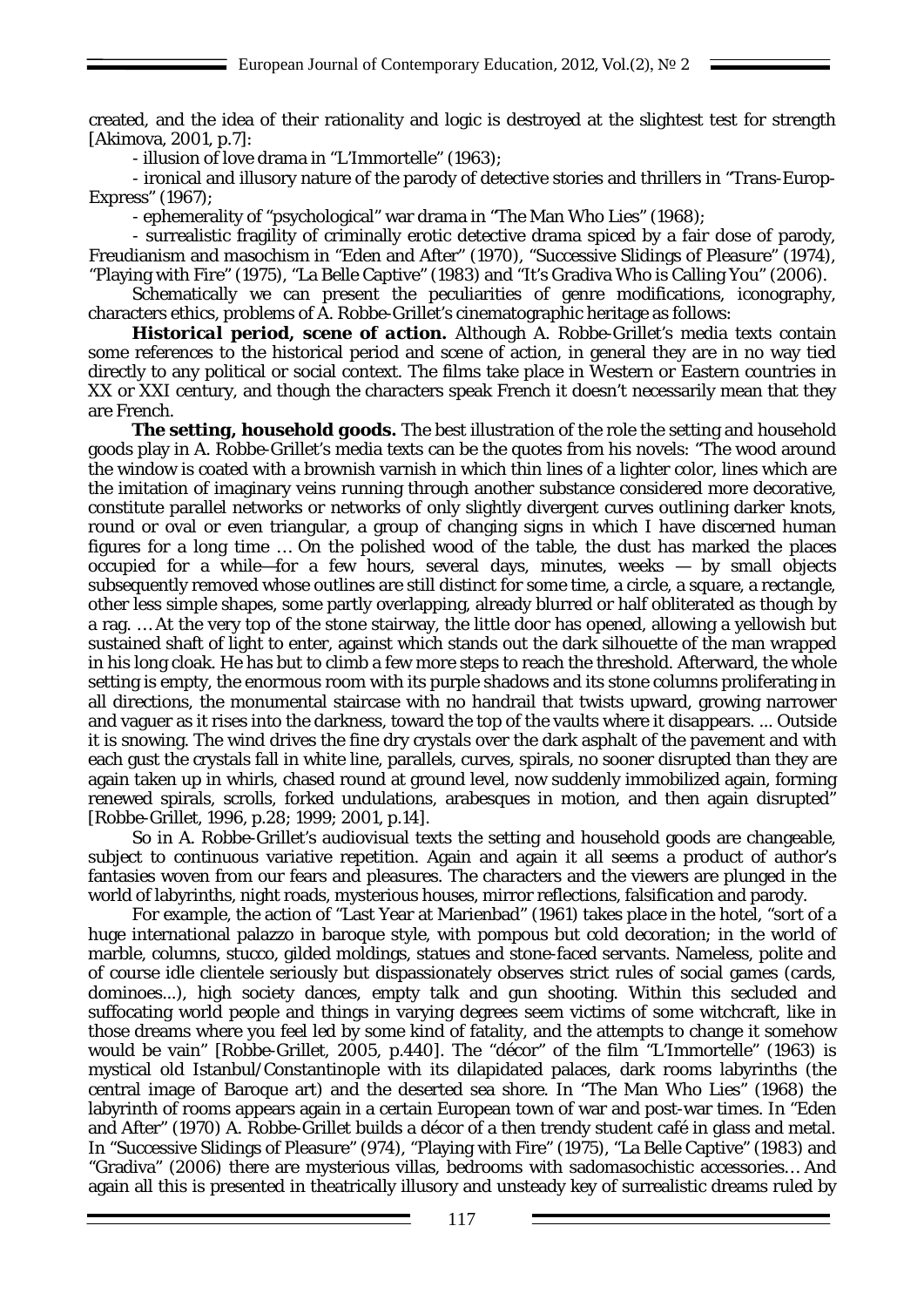maze wanderings, repeated scenes (even the death scene which will never end), imperishable bodies, timelessness, multiple parallel spaces with sudden disruptions aside, and finally the theme of the "double" – "are these the characteristic features and natural laws of eternally enchanted places?" [Robbe-Grillet, 2005, p.14].

Here is the list of A. Robbe-Grillet's favorite items used in his audiovisual media texts: labyrinth, water, fire, mirror, crystal glass or other glass vessel (usually falling and breaking into thousand pieces), key, doorknob, rope (to bind women's hands), shoe, statue, photo/picture…

All these are a kind of signs without a signifier, related to the permanent process of destruction/reconstruction.

*Audiovisual techniques, iconography.* In my opinion R. Barthes noted aptly that "in A. Robbe-Grillet's works, at least in the form of a tendency, there simultaneously exist: the rejection of history, plot, psychological motivations and meaning of the items. Hence optical descriptions take on special significance this writer's works" [Barthes, 1993, p.1241]. At the same time delicate and quaint visuals of A. Robbe-Grillet's films contrary to classical realism are always the product of "the universe faced and simultaneously generated by our subconscious and unconscious (value shift and replacement, confusion of thoughts, turmoil and bewilderment, paradoxical images created by imagination, dreams, visionsm, sexual fantasies and phantasms, night fears and nightmares)", not of the fake, artificial world of everyday life, the world of "the so-called deliberate and conscious life which is just a tasteless, bland, colorless, vulgar, soothing result of all kinds of our censorship, i.e. different prohibitions: morality, reason, logic, respect for the established order of things" [Robbe-Grillet, 2005, pp.231-232].

One of the important manifestations of the game basis in A. Robbe-Grillet's novels is also the fact that the finished pieces of mass production, cliché images of mass culture are placed into the text [Savelieva, 2008, с.15]. The master easily moves the film action onto a book cover or a billboard, and vice versa the characters depicted on a cover or a billboard become heroes of the narration. "Robbe-Grillet seems to constantly provoke the desire to restore the normal flow of time, to find the source of the narration to make us fail and realize the futility of these attempts" [Alchuk, 1997].

In particular, in "L'Immortelle" (1963) not episode but cinematic background was chosen as the sole means of narration. Various parameters of the setting (actors tallness and his position in the frame, his gestures, camera movement, passage of a supplementary or a car, lighting, etc.) gave birth to a chain of associations, allowed to draw some parallels, to make oppositions and resort to ingenious junctions which were almost independent from spatial and temporal continuity [Robbe-Grillet, 2005, p.225].

In "Trans-Europ-Express" (1967) the whole action with pursuits, endless traps and false paths, deceptions and dead ends the characters get into, is merrily, lightly and smartly developed accompanied by the dramatic and exquisite arias in Russian from "La Traviata", skillfully cut and torn into parts by Michel Fano. There is no doubt that Jean-Louis Trintignant's intensified, unexpected, subtle and sophisticated acting contributed to the film's success with the audience too. However the impressive box-office was probably also achieved with the help of "a cohort of pretty girls (more or less naked), chained and tied with ropes, and offered to the viewers as victims, in other words as an age-old myth about a female slave with whom a man can realize his worst and most sinful sexual fantasies, phantasms of violence" [Robbe-Grillet, 2005, p.235].

The visual sequence of oriental motifs in A. Robbe-Grillet's works ("Eden and After", "A Noise That Drives You Crazy", "Gradiva") is well illustrated in his statement: "Arab and Mongol palaces fill my ears with the echoes of moans an sighs. Symmetrical pattern on marble slabs of Byzantine churches is reflected in my eyes as women's hips wide spread, wide open. It is enough for me to see two iron rings in the wall of an ancient Roman dungeon to imagine a beautiful female slave chained and sentences to long and slow tortures of loneliness and emptiness" [Robbe-Grillet, 1997, p.6].

With all this, despite the irony and evident parody of many sadomasochistic motifs in A. Robbe-Grillet's works it is always emphasized that the outcome of the game in many respects depends on the victim. And then the version that the sadistic fantasies can be merely products of "victim's" or "executioner's" imagination is proposed to the audience.

Anyway, "leitmotiv" visual images appeared from the very beginning in A. Robbe-Grillet's cinematographic works: mysterious architecture (for example, facades of buildings with ruined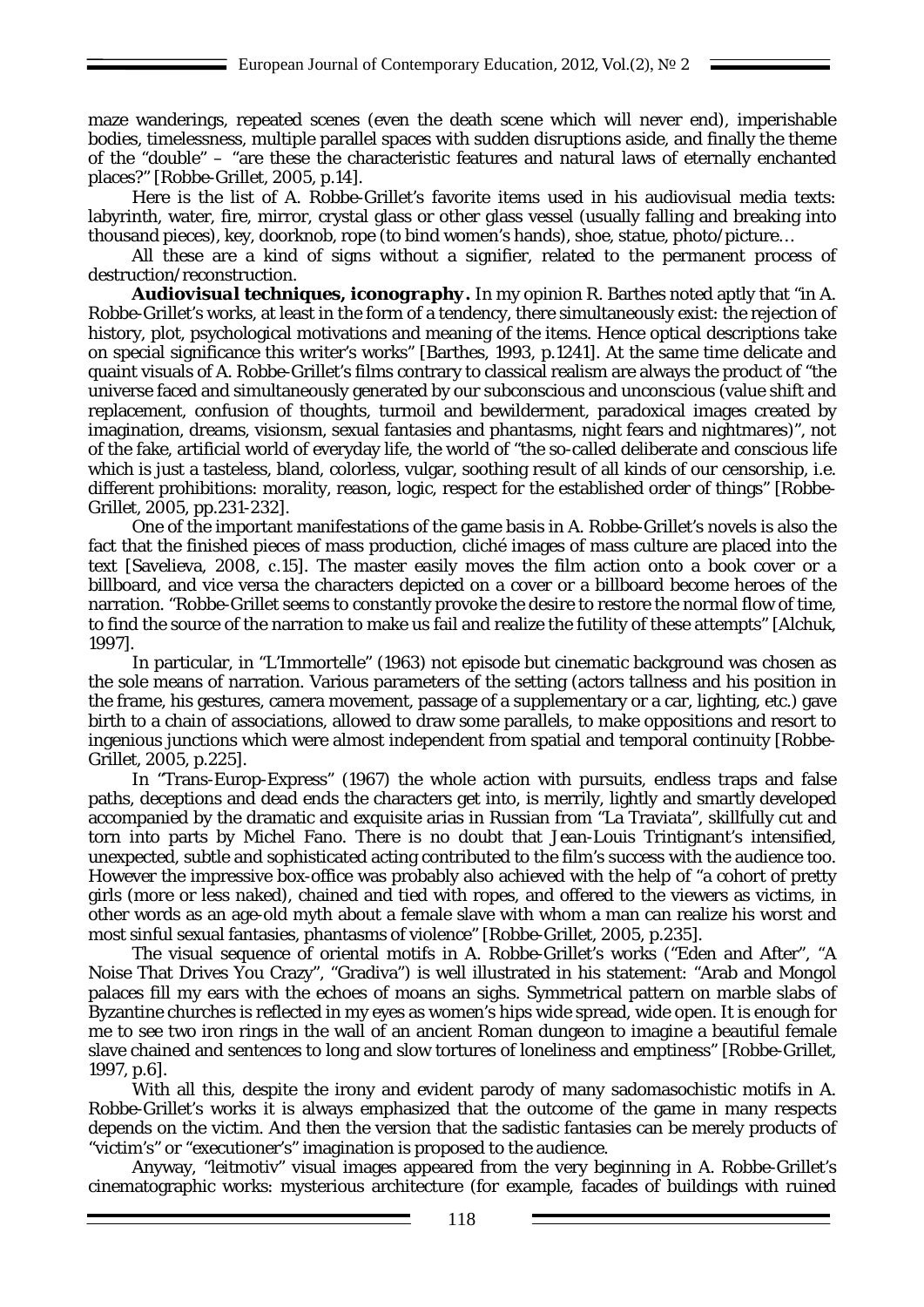interior), labyrinths, vague imprints, bifurcation/splitting, "eternal return", items-rhymes; photos/pictures, motionless figures making strict compositions; a woman – an object of desire; a woman – captive; threat of violence, poisoning, blood (or something similar to blood), image/illusion of an act of violence; car/motorcycle; night road accident; wound as initiation or trace; death, etc., served on the screen in a shift of reality and dream, creating a feeling of illusiveness of what is happening [Vinogradov, 2010, p.279, 281]. There is no doubt that all this helps the play of audio and visual symbols and signs on which the montage structure of A. Robbe-Grillet's media texts is built.

Thus in "Eden and After" (1970) from the very beginning, in the credits, A. Robbe-Grillet introduces not the professional identity of those who participated in its creation but a kind of hey images/symbols of the media text: architecture, composition, makeup, sharp objects, games, adhesives, flowing blood, sexual violence, labyrinth, murder, card game, distance, theatricality, phantasm, etc. [Vinogradov, 2010, pp.280-281].

Special role in A. Robbe-Grillet's media texts is given to visualization of female body which is constructed "as an object even it is not clear of whose desire. It is in the magnetic field of desire" [Ryklin, 1996, p.16], primarily of a man burdened with ironically served Freudian and sadomasochistic complexes. And all this in the atmosphere of painful charm of the deceptive space of a dream.

The images of the "characters"-phantoms are often given in deliberate static accompanied by off-screen sound or distanced, cold voice intonations. Here speech loses its semantic and emotional content, it is deprived of its communicative meaning [Gapon, 1997, p.75]. Moreover, contrary to the tradition the actors in A. Robbe-Grillet's films often look at the camera. All these violations of the usual audiovisual conventions often cause rejection in the conservative part of the audience.

#### *Characters, their values, ideas, clothes, physique, vocabulary, mimics, gestures.*

Alain Robbe-Grillet has repeatedly admitted that most of his ephemeral "characters", "people from the world of shadows" are "murderers, sorcerers and treacherous seducers who penetrated into my dreams so deeply that their intrusion entails new violation of laws, opens up new depths" [Robbe-Grillet, 2000]. So there is no surprise that as a rule they have no nationality, no profession, no character, and no name (or this name is merely a convention, a symbol). In this sense this phrase of the character from "La Belle Captive" (1983) seems programmatic: "I have no name, I lost it. I have a phone but it's out of order. You can't get through".

A. Robbe-Grillet broke the traditional image of a character-personality, a product of education and environment. Instead in his works appeared "quasi-characters" – phantoms, "doubles", whose appearance and disappearance, deceptive unsteadiness is constantly emphasized (audio-visually too). Their behavior is devoid of psychological motivation and usual logic and depends solely on the author's will, play and imagination. They are blurred, vague, inauthentic/false, they are constantly rearranged during the narration to the point when they even exceed the limits of the originally planned outline. They fall to "a multitude of characters similar to each other but non-identical to themselves. The characters multiply, each of them "takes away" a part of a single image. They seem to complement each other, to represent different manifestations, features of a single character. But these individual components do not form an integral image, the character breaks, shatters into "splinters" [Savelyeva, 2008, pp.9-10].

Besides in A. Robbe-Grillet's works there are essentially no such usual concepts as "positive" and "negative" characters. Also the author does not show his sympathy for any "figure on the landscape" which is traditional for classical art…

A. Robbe-Grillet's "characters" never talk about politics or social problems. Here are their typical phrases-allusions: "The past can be easily changed but facing future we're always powerless", "I'll find you whenever I like. Tonight, or maybe never or yesterday… Time does not exist for me", "Any dream is erotic", "If I imagine a handsome blonde rushing on the highway on a big beautiful motorcycle, it will immediately become a reality".

The "characters" of A. Robbe-Grillet's media texts are usually approximately 16-40 years old. Male "characters" have proportional figures. The women are slender and delicate. Their clothes can be plain and functional as well as exotic and colorful. In A. Robbe-Grillet's later films female "characters" more often appear in "Eve's dress"…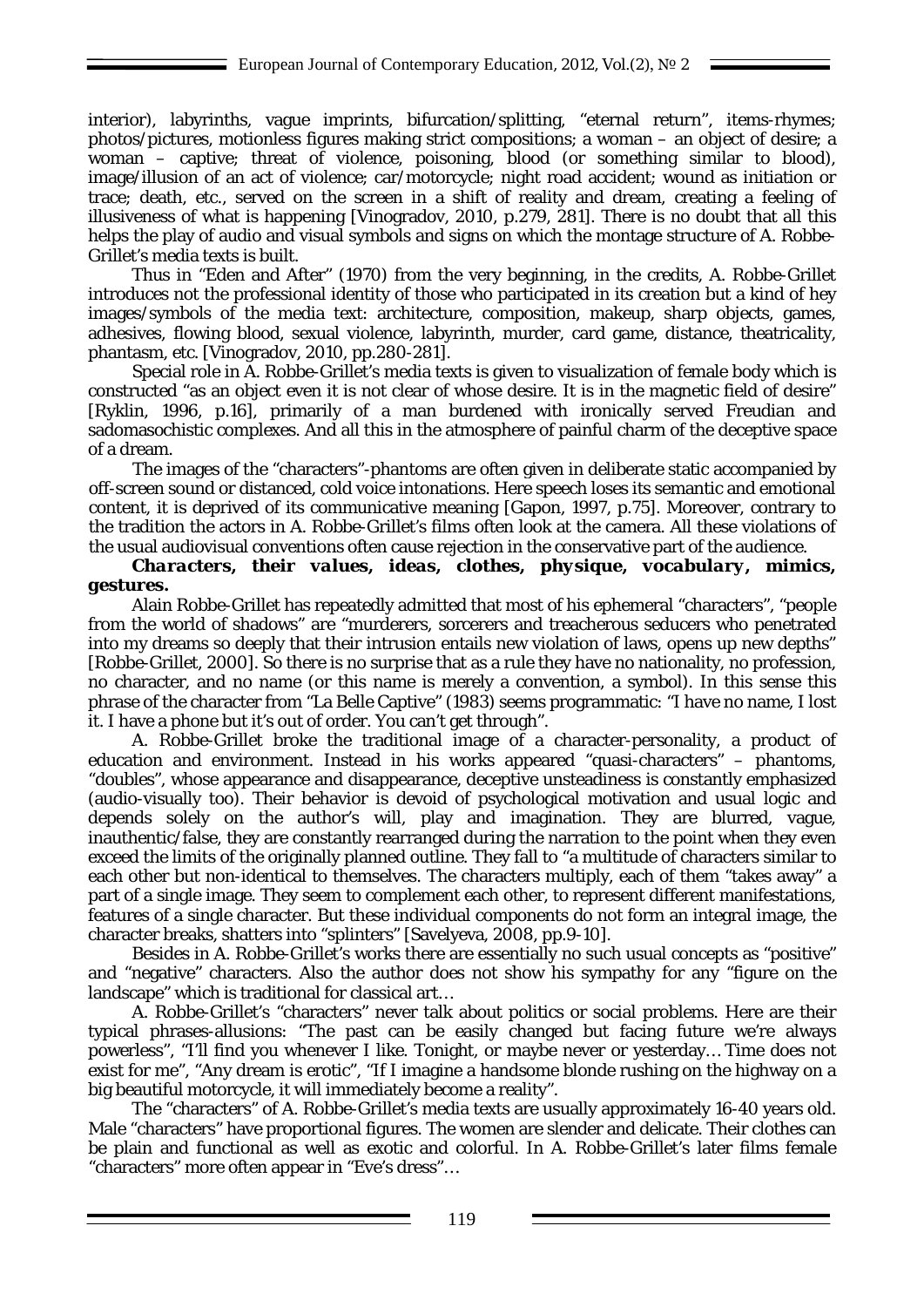The impression of the "characters'" shaky uncertainty is emphasized by unnatural acting style: theatrical poses, gestures, facial expressions (sometimes we can feel their arrogant contempt for the rest of the world), and often neutral speech tone, without intonation accentuation of words or syllables.

In general the analysis of A. Robbe-Grillet's audiovisual legacy leads to the conclusion that "the only meaningful "character" is the viewer, the whole story unfolds *in his head*, and he *imagines* it [Robbe-Grillet, 2005, p.598]. This is fully consistent with the basic author's concept of the master: any media text does not reflect and cannot reflect external reality, it is its own kind of virtual reality.

**Significant changes in the lives of the characters.** For Alain Robbe-Grillet it is extremely important to show how the "characters" unaware of secret passions sleeping in them fall into "unusual, exceptional conditions, where there are no laws, prohibitions and rules of civilized society, no social barriers and guarantees" [Robbe-Grillet, 2005, p.241]. So they get into mysterious places-labyrinths, car accidents, they become prisoners, accused, witnesses of mysterious games and rituals, murders…

**Originated problem.** A. Robbe-Grillet's "characters" try to get out of the above mentioned extreme situations, they can investigate the course of events, try to explain something. Because their own life is often threatened… In other words "anxiety is uncertainty. Freedom creates anxiety. Despair is the lack of opportunities" [Robbe-Grillet, 2002].

**Searches for the solution of the problem.** However as a rule all these attempts draw the "characters" into a dream maze with the illusory opportunities to get out…

**Solution of the problem.** In Alain Robbe-Grillet's works there is no "classical" solution of the "problem". Audiovisual fabric of the master's media texts is non-linear, asynchronous, scattered in time and space, and it always cannot be unambiguously interpreted.

The studies on the analysis of art house media texts ends with problem and text questions determining how well the audience has mastered the received skills: "With what media texts known to you can you compare A. Robbe-Grillet's audiovisual texts? Why? What do they have in common?"

# **References:**

1. Akimova O. Mister X. Travels in a Circle // Robbe-Grillet A. Collected works. St. Petersburg: Symposium, 2001. pp.5-10.

2. Alchik A. A. Robbe-Grillet's Virtual Labyrinths // Foreign Literature [. 1997.](http://magazines.russ.ru/inostran/1997/12/) № 12.

3. Bykov D.L. Cristian Country // Izvestia. 2010. Sept. 14. http://www.izvestia.ru /bykov /article3146076/

4. Bazalgette C. *Key Aspects of Media Educationя.* Moscow: Publishing House of Association for Film Education, 1995. 51 p.

5. Vinogradov V.V. Styles of French Cinema. Moscow: Canon+, Rehabilitation, 2010. 384 p.

6. Vishnyakov A.G. The Concept of War and Violence in the New French Novel // Military University Bulletin. 2010. № 1. pp. 109 - 114.

7. Vishnyakov A.G. Poetics of the New French Novel. Abstract from dissertation … Dr. of Phil. Science. Moscow, 2011. 40 p.

8. Gapon L.A. "Ideal Text" and "Ideal Reader" in Alain Robbe-Grillet's Novels // Philological Yearbook. №. 2. Omsk: OmSU, 1999. http://www.univer. omsk. Su /trudy /fil\_ ezh/n2/gapon.html

9. Gapon L.A. Poetics of Alain Robbe-Grillet's Novels: Structure and Functioning of Literary Text. Dissertation… Candidate of Phil. Sciences. St. Petersburg, 1998. 165 p.

10. Gapon L.A. Text as Corporeal Object (A. Robbe-Grillet's creative work) // Omsk University Bulletin, 1997. №. 4. pp. 74-76. [http://www.omsu.omskreg.ru/vestnik/articles/y1997](http://www.omsu.omskreg.ru/vestnik/articles/y1997-i4/a074/article.html) [i4/a074/article.html](http://www.omsu.omskreg.ru/vestnik/articles/y1997-i4/a074/article.html)

11. Demin V.P. First Person: Artist and Screen Arts. Moscow: Iskusstvo, 1977. 287 p.

12. Demin V.P. Film Without Intrigue. Moscow: Iskusstvo, 1966. 220 p.

13. Lotman Y.M. Articles on Culture Semiotics and Topology. Vol.1  $\bar{1}$  Selected articles in 3 volumes. Tallin: Alexandra, 1992. 247 p.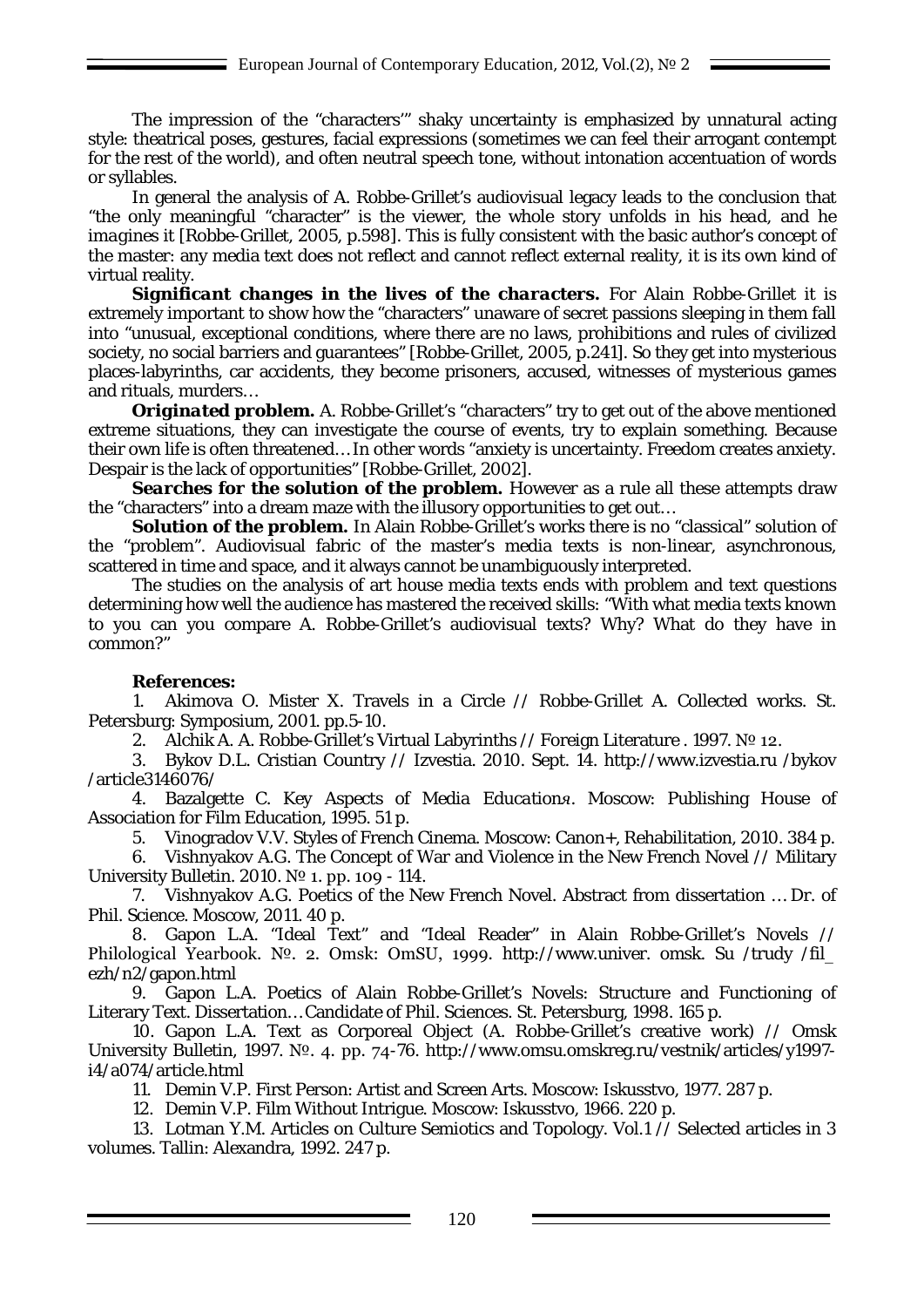14. Mayzel V.S. Artistic Models of Memory in Alain Resnais' and Alain Robbe-Grillet's Cinematography of 1950-1980-es. Abstract from dissertation … candidate of Arts. St. Petersburg, 2011.

15. Nabokov V.V. Collected Works of the American Period. Vol. 2. St. Petersburg: Symposium, 1997. p. 579.

16. Propp V.Y. Morphology of Fairy Tale. Historical Roots of Fairy Tale. Moscow: Labyrinth, 1998. 512 p.

17. Robbe-Grillet A. Angelica, or Charms // Foreign Literature. 2000. № 1.

18. Robbe-Grillet A. Labirynth. St. Petersburg: Azbuka, 1999.

19. Robbe-Grillet A. Last Year in Moscow… // Kinozapiski. 2000. N46. http:// www. Kinozapiski. ru/ru/print/sendvalues/598/

20. Robbe-Grillet A. The House of Assignation. St. Petersburg: Chernyshev's Publishing House, 1997. 160 p.

21. Robbe-Grillet A. Every Writer Goes His Own Way and Goes It to the End. Interview for "Figaro Litteraire" // Foreing Literature. 2002, №3. http://magazines. russ.ru /inostran /2002 /3/ rgr-pr.html

22. Robbe-Grillet A. Project for a Revolution in New York. Moscow: Ad Marginem. 1996. 221 p.

23. Robbe-Grillet A. Romanesques. Moscow: Ladomir, 2005. 622 p.

24. Robbe-Grillet A. Collected Works. St. Petersburg: Symposium, 2001. 554 p.

25. Ryklin M.K. Revolution on Wallpaper // Robbe-Grillet A. Project for a Revolution in New York.Moscow: Ad Marginem. 1996. pp.7-26.

26. Savelyeva I.V. A. Robbe-Grillet's Creative Work (1965-2001) and Strategy of Novel Renewal. Abstract from dissertation … candidate of Phil. Sciences. Samara, 2008. 19 p.

27. Fedorov A.V. Analyzing the Cultural Mythology of Media Texts in the Classroom on the Example of Alexander Belyaev novel "Amphibian Man" [\(1927\) and Its Film Adaptation \(1961\)](http://elibrary.ru/item.asp?id=12971475) // Distance and Virtual Education[. 2009.](http://elibrary.ru/issues.asp?id=8657&jyear=2009&selid=646865) [№ 12](http://elibrary.ru/contents.asp?id=646865&selid=12971475). pp. 4-13.

28. Fedorov A.V. Analyzing the cultural mythology of media texts in the classroom // Innovations in Education. 2008. № 4. pp.60-80.

29. Fedorov A.V. Virtual World of Crime: Analyzing Detective Genre in Media Studies in the Student Audience // Distance and Virtual Education. 2011. № 11. pp.88-99.

30. Freud S. Delusion and Dream in Jensen's "Gradiva" (1907) [http://tainoe.o](http://tainoe.o-nas.info/index.php/books/72-freid07)[nas.info/index.php/books/72-freid07](http://tainoe.o-nas.info/index.php/books/72-freid07)

31. Shklovsky V.B. On Theory of Prose. Moscow: Federation, 1929. pp. 125-142.

32. Eco U. The Absent Structure. An Introduction to Semiotics. St. Petersburg: Petropolis, 1998. 432 p.

33. Blanchot. M. (1959). Le livre а venir. Paris: Gallimard, pp. 195-201.

34. Barthes. R. (1993). Ouevres completes. Paris: Éd. du Seuil, 1993, pp. 1241-1244.

35. Eco, U. (1960). Narrative Structure in Fleming. In: Buono, E., Eco, U. (Eds.). The Bond Affair. London: Macdonald, p.52.

36. Nabokov, V. (1990). Strong opinions. NY, Vintage Books, p. 80.

37. Predal, R. (1988). Alain Robbe-Grillet. In: 900 cineastes francais d'aujourd'hui. Paris: Cerf, p.414-416.

38. Todorov T. (1977). The poetics of prose. Paris: Ithaca.

39. Masterman, L. (1985). *Teaching the Media.* London: Comedia Publishing Group, 341 p.

40. Silverblatt, A. (2001). *Media Literacy.* Westport, Connecticut – London: Praeger, 449 p.

# *Filmography*

Last Year at Marienbad / L'annee derniere `a Marienbad. France-Italy, 1961. Director: Alain Resnais. Scriptwriter: Alain Robbe-Grillet. Cast: Delphine Seyrig, Giorgio Albertazzi, Sacha Pitoeff and others.

**Awards:** Golden Lion of St. Mark (Venice Film Festival, 1961). Best Film of the [Syndicat Français](http://en.wikipedia.org/wiki/French_Syndicate_of_Cinema_Critics)  [de la Critique de cinéma](http://en.wikipedia.org/wiki/French_Syndicate_of_Cinema_Critics) in France (1962).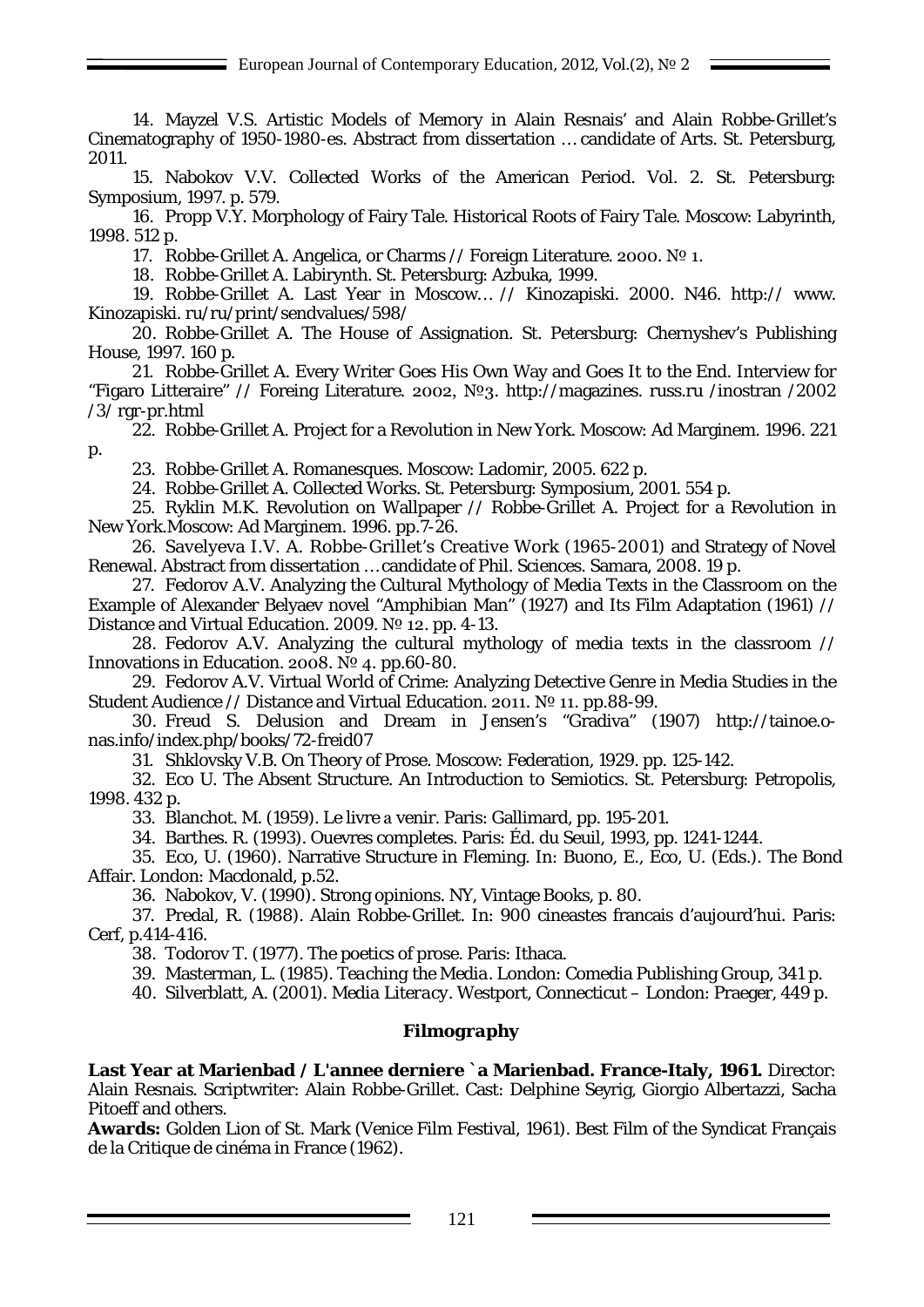**L'immortelle. France-Italy-Turkey, 1963.** Director and scriptwriter: Alain Robbe-Grillet. Cast: Franсoise Brion, Jacques Doniol-Valcroze, Guido Celano and others. **Awards:** Prix Louis Delluc for best debut of the year (1963).

**Trans-Europ-Express. France-Belgium, 1967.** Director and scriptwriter: Alain Robbe-Grillet. Cast: Jean-Louis Trintignant, Marie-France Pisier, Nadine Verdier, Christian Barbier, Charles Millot, Daniel Emilfork, Alain Robbe-Grillet, Catherine Robbe-Grillet and others.

**The Man Who Lies / L'homme qui ment. France-Czechoslovakia, 1968.** Director and scriptwriter: Alain Robbe-Grillet. Cast: Jean-Louis Trintignant, Ivan Mistrak, Zuzana Kocurikova, Sylvie Breal, Catherine Robbe-Grillet and others.A **Awards:** Silver Bear for Best Actor at Berlinale (1968).

**The Erasers / Les gommes. Belgium-France, 1969.** Directors and scriptwriters: Lucien Deroisy, Rene Micha. Novel by Alain Robbe-Grillet. Cast: Claude Titre, Francoise Brion, Georges Genicot and others.

**Eden and After / L'Eden et apres. France-Czechoslovakia, 1970.** Director and scriptwriter: Alain Robbe-Grillet. Cast: Catherine Jourdan, Lorraine Rainer, Sylvain Corthay, Catherine Robbe-Grillet and others.

**N. Took the Dice… / N. a pris les des... France, 1971.** Director and scriptwriter: Alain Robbe-Grillet. Cast: Catherine Jourdan, Sylvain Corthay and others. Re-montage version of "Eden and After" **(L'Eden et apres, 1970).**

**Jealousy / La Jalousie. German Federal Republic, 1972.** Director: Klaus Kirschner. Scriptwriter, author of the novel: Alain Robbe-Grillet. Cast: Ingrid Resch, Michael Degen, Vadim Glowna and others.

**Successive Slidings of Pleasure / Glissements progressifs du plaisir. France, 1974.**  Director and scriptwriter: Alain Robbe-Grillet. Cast: Anicee Alvina, Olga Georges-Picot, Michael Lonsdale, Jean-Louis Trintignant, Jean Martin, Isabelle Huppert, Alain Robbe-Grillet, Catherine Robbe-Grillet and others.

**Playing with Fire / Le jeu avec le feu. France-Italy, 1975.** Director and scriptwriter: Alain Robbe-Grillet. Cast: Jean-Louis Trintignant, Philippe Noiret, Anicee Alvina, Sylvia Kristel, Agostina Belli, Serge Marquand, Christine Boisson and others.

**La belle captive. France, 1983.** Director: Alain Robbe-Grillet. Scriptwriters: Alain Robbe-Grillet, Frank Verpillat. Cast: Daniel Mesguich, Cyrielle Clair, Daniel Emilfork, Arielle Dombasle and others.

**Taxandria. Belgium-Germany-France, 1994.** Director: Raoul Servais. Scriptwriters: Raoul Servais, Frank Daniel, Alain Robbe-Grillet. Cast: Armin Mueller-Stahl, Elliott Spiers, Katja Studt and others.

**A Noise That Drives You Crazy / Un bruit qui rend fou / The Blue Villa. France-Belgium-Switzerland, 1995.** Directors and scriptwriters: Dimitri de Clercq, Alain Robbe-Grillet. Cast: Fred Ward, Arielle Dombasle, Charles Tordjman and others. **Awards:** San Diego Film Festival grand prix, USA (1995).

**It's Gradiva Who's Calling You / Gradiva / C'est Gradiva qui vous appelle. France-Belgium, 2006.** Director and scriptwriter: Alain Robbe-Grillet. Author of the novel: Wilhelm Jensen. Cast: James Wilby, Arielle Dombasle, Dany Verissimo and others.